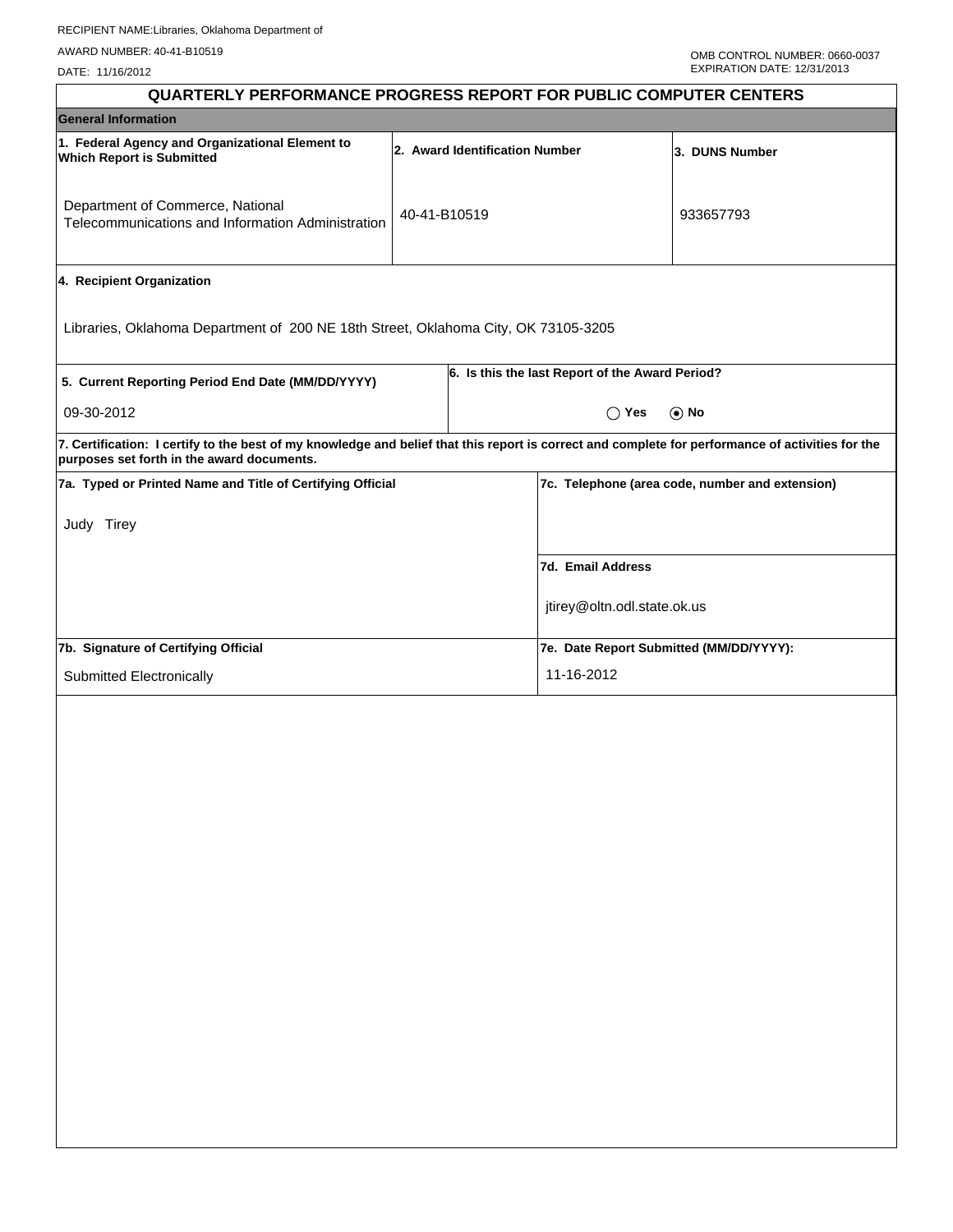DATE: 11/16/2012

**Project Indicators (This Quarter)**

## **1. Please describe significant project accomplishments completed during this quarter (600 words or less).**

A large step forward was achieved this quarter with the installation of a media blade and a server at Onenet, Oklahoma's Official Telecommunication Network. The equipment's primary usage will be for the Okconnect participating libraries. Libraries with videoconferencing can connect using the conference rooms at Onenet. 20 Jabber licenses were also activated. These allow videoconferences to be accessed on any device. The Okconnect staff met with Onenet staff to receive initial training and instruction. Video conference units were installed at Anadarko Community Library, J.C. Byers Memorial Library in Cleveland, and the Guthrie, Lawton and Pawhuska Public Libraries. Following the installation, library staff received training in operation of the equipment. One Okconnect staff attended each installation.

All 45 Okconnect libraries received Brainfuse, the online tutoring, career services and assessment services software. Brainfuse conducted online training in database usage with 44 librarians. The librarians will teach their staff and the public. The Will Rogers Library in Claremore already trained five staff members in software use. They are prepared to assist their customers take advantage of this valuable software.

Although the project is behind in satisfying the project milestones, great progress is being made. Thirty-three libraries have received their increased broadband speed. Some have even been increased a second time during the second erate year. The remaining libraries are expected to receive their increased speed in the near future.

Purcell Public Library's broadband speed was increased a second time during this grant period: from an original 45 mbs. to 50 mbs. and presently to 100 mbs. The Purcell Library averages 987 weekly users on their 22 computers. Librarians' assisted 662 individuals with computer usage, including 15 with General Educational Development (GED) preparation, 15 with English as a Second Language (ESL), 30 users locate health information and 25 with continuing education.

Staff attended the R Squared, Risk N Reward Conference in Telluride, Colorado. Speakers were from outside the library world and offered a unique perspective on the challenges facing libraries. Conference tracts consisted of "Abundant Community," "Culture," "Customer Curiosity" and "Creative Spaces" in which participants learned how libraries must adapt, change and create. Staff also attended an SKC Technology Summit.

Hollis Public Library, a small branch Library in Hollis, Oklahoma, a member of the Southern Prairie Library System, averages 147 users per week on 5 computers. Staff assisted 613 customers; 167 on basic internet, 86 health information, 9 ESL, 15 GED and 82 with continuing education and various others.

The Altus Public Library, another member of the Southern Prairie Library System offers 25 computers with upgraded broadband connectivity of 45 mbs. Staff offered classes as follows: "Prepare for the GED," 39 participants attended "ESL Citizenship" classes, 12 participants attended "ESL Literacy" Classes; and 12 attended "Introduction to Mango – Learn a Language."

The Thomas J. Harrison library in Pryor has partnered with Northwestern Oklahoma State University to offer a Public Administration degree for Education using their new videoconferencing equipment. Thirteen students from throughout the county attend class at the Pryor library on Monday and Wednesday evenings from 5:45 to 9:45 p.m. This is a time and money saver for these students, as driving to a university in Tulsa to attend this class would involve approximately fifty three minutes driving time and forty four miles each direction. This Masters' degree course, available at their local library, is providing training for future Principals and Superintendents. E Rate 2011 and 2012 internet access funding was awarded. This was wonderful news as it allowed the project to shift into high gear. All the billing for increased internet speeds could now be paid and the remainder of the equipment ordered. The 2012 E Rate award allowed increased speed for 14 Okconnect libraries: 5 increased from 45 MBS to 100MBS; 1 from 4.6 MBS to 9 MBS; 2 from 4.6 MBS to 10 MBS; 2 from 50 MBS to 100 MBS; 1 from 30 MBS to 100 MBS; 2 from 10MBS to 20 MBS; 1 from 30 MBS to 45 MBS. 16 libraries received the same megabits but at a lower price and 2 libraries increased their megabits and lowered their price.

**2. Please provide the percent complete for the following key milestones in your project. Write "0" in the Percent Complete column and "N/ A" in the Narrative column if your project does not include this activity. If you provided additional milestones in your baseline report, please insert them at the bottom of the table. Figures should be reported cumulatively from award inception to the end of the most recent reporting quarter. Please provide a narrative description if the percent complete is different from the target provided in your baseline plan (300 words or less).**

| <b>Milestone</b>                         | Percent<br>Complete | Narrative (describe your reasons for any variance from the baseline<br>plan or any other relevant information)                                                                                                            |
|------------------------------------------|---------------------|---------------------------------------------------------------------------------------------------------------------------------------------------------------------------------------------------------------------------|
| 2.a. Overall Project                     | 56                  | Installation of increased broadband speed has been very slow.<br>The 2011 and 2012 Erate was recently awarded for the<br>Okconnect Consortium. The long wait for this award has caused<br>delays in paying telecom bills. |
| 2.b. Equipment / Supply Purchases        |                     | Progress reported in Question 4 below                                                                                                                                                                                     |
| 2.c. Public Computer Centers Established |                     | Progress reported in Question 4 below                                                                                                                                                                                     |
| 2.d. Public Computer Centers Improved    |                     | Progress reported in Question 4 below                                                                                                                                                                                     |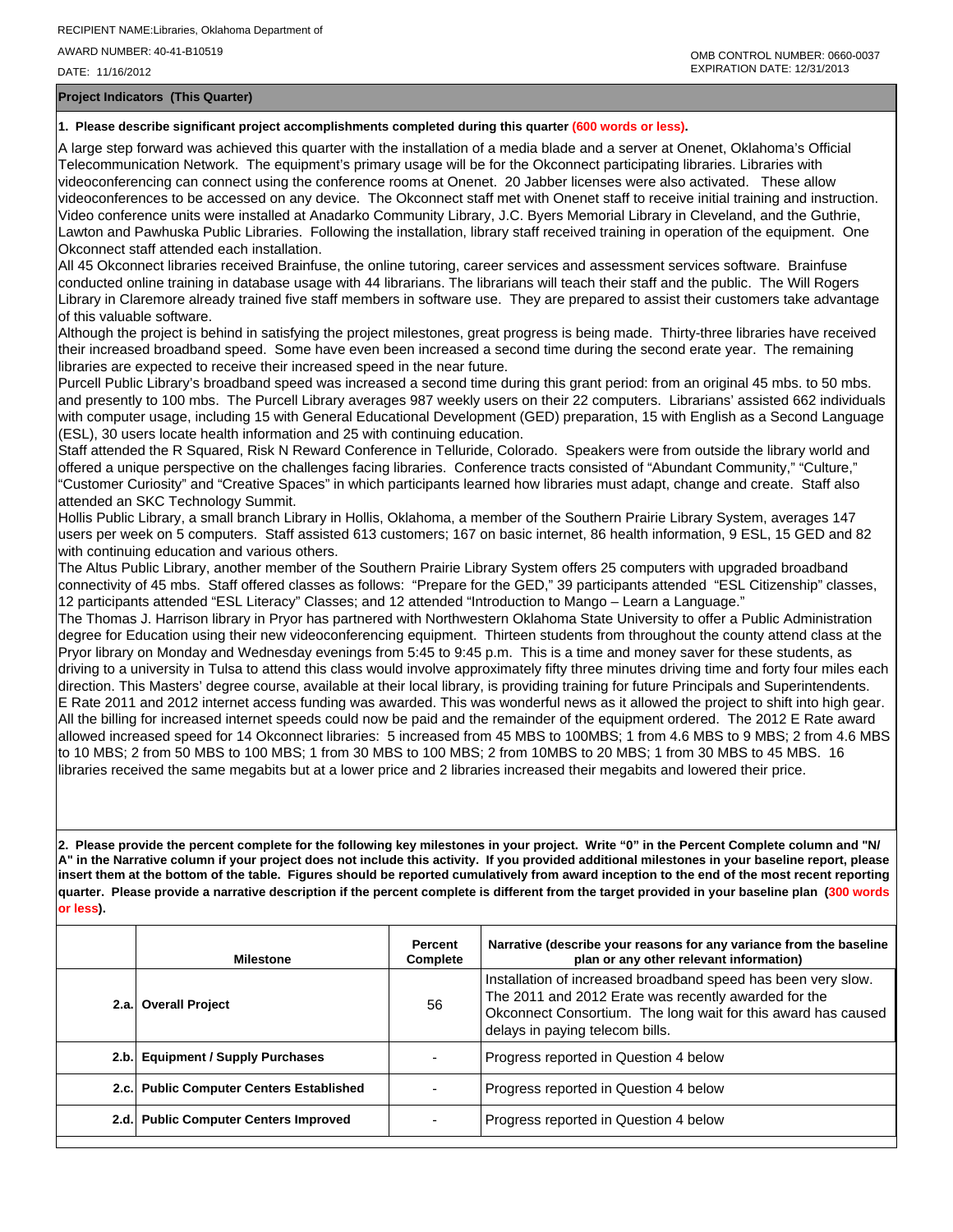DATE: 11/16/2012

| 2.e. New Workstations Installed     | Progress reported in Question 4 below |
|-------------------------------------|---------------------------------------|
| 2.f. Existing Workstations Upgraded | Progress reported in Question 4 below |
| 2.g. Outreach Activities            | Progress reported in Question 4 below |
| 2.h. Training Programs              | Progress reported in Question 4 below |
| 2.i. Other (please specify):        | Progress reported in Question 4 below |

**3. Please describe any challenges or issues faced during this past quarter in achieving planned progress against the project milestones listed above. In particular, please identify any areas or issues where technical assistance from the BTOP program may be useful (600 words or less).**

The Okconnect project has continued to meet with obstacles to slow the implementation of the grant. However, the receipt of the ERate award for 2011 and 2012 in a two week period was a major morale booster. The receipt of these funds allowed the Okconnect staff to begin to pay bills that were outstanding awaiting the receipt of ERate. In addition, the final videoconferencing equipment could be ordered.

Completion of the RFP for the trainer is almost complete. That means that as soon as that bid is awarded, the training component of the grant will begin. We anticipate that training will begin in January.

Now the light at the end of the tunnel is visible and we feel assured that we will be able to complete the grant on time and utilize the funds as contracted.

**4. Please provide actual total numbers to date or typical averages for the following key indicators, as specified in the question. Write "0" in the Total column and "N/A" in the Narrative column if your project does not include this activity. Unless otherwise indicated below, figures should be reported cumulatively from award inception to the end of the most recent reporting quarter. Please provide a narrative explanation if the total is different from the target provided in your baseline plan (300 words or less).** 

| Indicator                                                                                                             | Total    | Narrative (describe your reasons for any variance from the baseline<br>plan or any other relevant information)                                                                                                                                                                                |
|-----------------------------------------------------------------------------------------------------------------------|----------|-----------------------------------------------------------------------------------------------------------------------------------------------------------------------------------------------------------------------------------------------------------------------------------------------|
| 4.a. New workstations installed and available<br>to the public                                                        | 230      | NA.                                                                                                                                                                                                                                                                                           |
| 4.b. Average users per week (NOT cumulative)                                                                          | 15.450   | NA.                                                                                                                                                                                                                                                                                           |
| 4.c. Number of PCCs with upgraded broadband $33$<br>lconnectivitv                                                     |          | Hardware has been installed in the libraries in preparation of<br>increased broadband speed. However, Onenet, who leases lines<br>from AT&T was awarded many of the Erate broadband<br>connections. Communication is only through Onenet and they too<br>are at the mercy of AT&T's schedule. |
| 4.d. Number of PCCs with new broadband<br>wireless connectivity                                                       | $\Omega$ | ΝA                                                                                                                                                                                                                                                                                            |
| Number of additional hours per week<br>4.e. existing and new PCCs are open to the<br>public as a result of BTOP funds | <b>0</b> | ΝA                                                                                                                                                                                                                                                                                            |

**5. Training Programs. In the chart below, please describe the training programs provided at each of your BTOP-funded PCCs.**

| <b>Name of Training Program</b> | Length of Program (per hour<br>basis) | <b>Number of Participants per</b><br>Program | <b>Number of Training Hours per</b><br>Program |
|---------------------------------|---------------------------------------|----------------------------------------------|------------------------------------------------|
| Basic internet for new users    | 3                                     |                                              |                                                |
| Basic internet for new users    | 3                                     |                                              | 3                                              |
| Basic internet for new users    | 3                                     |                                              | з                                              |
| Basic internet for new users    | з                                     | っ                                            | 6                                              |
| Prepare for the GED             |                                       |                                              |                                                |
| Prepare for the GED             |                                       |                                              |                                                |
| <b>ESL Basic Literacy</b>       |                                       | ⌒                                            | 8                                              |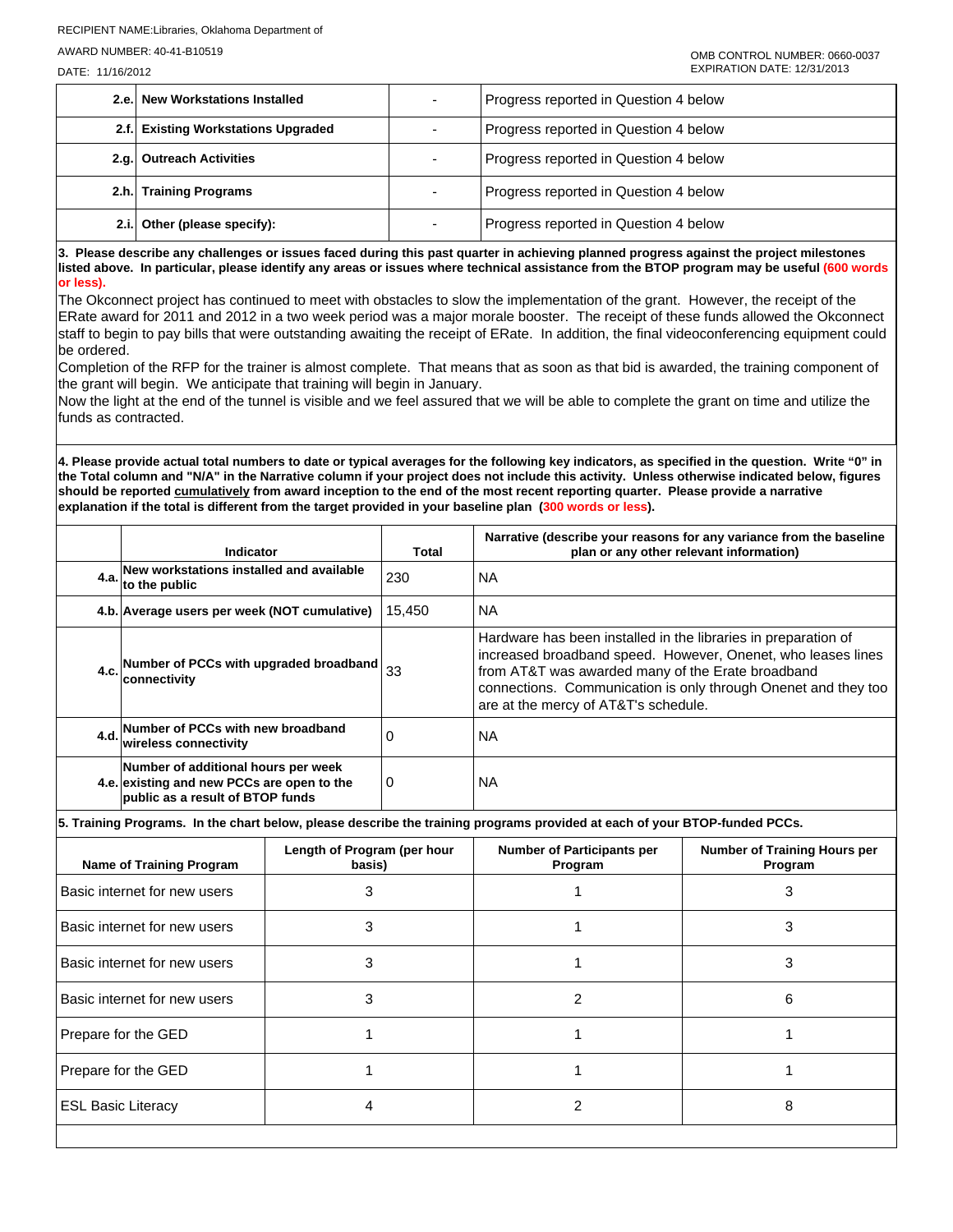| <b>ESL Basic Literacy</b>                  | 4              | $\overline{c}$   | 8                |
|--------------------------------------------|----------------|------------------|------------------|
| <b>ESL Basic Literacy</b>                  | $\overline{4}$ | $\mathbf{1}$     | $\overline{4}$   |
| <b>ESL Basic Literacy</b>                  | $\overline{4}$ | $\mathbf{1}$     | $\overline{4}$   |
| <b>ESL Basic Literacy</b>                  | $\overline{4}$ | $\mathbf{1}$     | 4                |
| <b>ESL Citizenship</b>                     | 8              | $\overline{c}$   | 16               |
| <b>ESL Citizenship</b>                     | 8              | $\overline{2}$   | 16               |
| <b>ESL Citizenship</b>                     | 8              | $\boldsymbol{2}$ | 16               |
| <b>ESL Citizenship</b>                     | 8              | 1                | 8                |
| <b>ESL Citizenship</b>                     | 8              | 1                | 8                |
| <b>ESL Citizenship</b>                     | 8              | 1                | 8                |
| <b>ESL Citizenship</b>                     | 8              | $\mathfrak{Z}$   | 24               |
| <b>ESL Citizenship</b>                     | 8              | $\mathbf{1}$     | 8                |
| <b>ESL Citizenship</b>                     | 8              | 1                | 8                |
| <b>ESL Citizenship</b>                     | 8              | 1                | 8                |
| Computer software orientation              | 3              | 1                | $\mathbf{3}$     |
| Computer software orientation              | 3              | 1                | $\mathbf{3}$     |
| Computer software orientation              | 3              | $\overline{2}$   | 6                |
| Introduction to Mango; learn a<br>language | $\mathbf{1}$   | $\overline{c}$   | $\overline{2}$   |
| Introduction to Mango; learn a<br>language | 1              | $\overline{2}$   | $\overline{2}$   |
| <b>ESL Basic Literacy</b>                  | 5              | 1                | 5                |
| <b>ESL Basic Literacy</b>                  | 5              | 1                | 5                |
| Computer software orientation              | 3              | $\mathbf{1}$     | $\mathbf{3}$     |
| Computer software orientation              | 3              | $\mathbf{1}$     | $\mathbf{3}$     |
| Computer software orientation              | 3              | 1                | $\mathbf{3}$     |
| Introduction to Mango; learn a<br>language | 5              | 8                | 40               |
| Internet for new users                     | 3              | $\mathfrak{S}$   | $\boldsymbol{9}$ |
| Internet for new users                     | $\mathbf{3}$   | $\mathbf{3}$     | $\boldsymbol{9}$ |
| Internet for new users                     | 3              | $5\,$            | 15               |
| Internet for new users                     | $\mathbf{3}$   | $\sqrt{3}$       | 9                |
|                                            |                |                  |                  |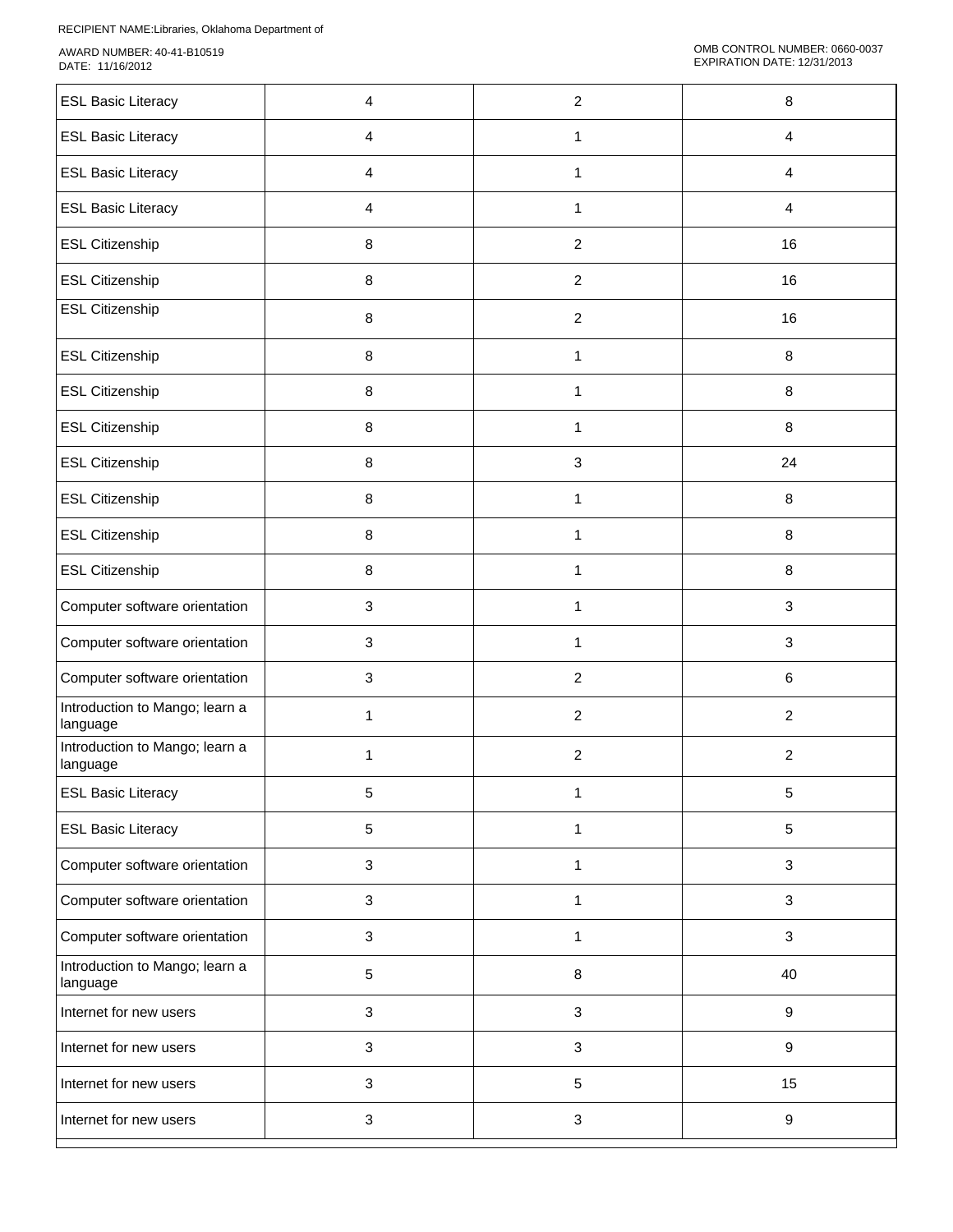| ESL citizenship class                | 1              | 5              | $\sqrt{5}$     |
|--------------------------------------|----------------|----------------|----------------|
| ESL citizenship class                | $\mathbf{1}$   | $\sqrt{5}$     | 5              |
| <b>ESL citizenship class</b>         | $\mathbf{1}$   | $\sqrt{5}$     | $\sqrt{5}$     |
| ESL citizenship class                | 1              | $\sqrt{5}$     | 5              |
| ESL citizenship class                | 1              | 5              | 5              |
| ESL citizenship class                | 4              | 6              | 24             |
| ESL citizenship class                | $\overline{4}$ | 6              | 24             |
| ESL citizenship class                | $\overline{4}$ | 6              | 24             |
| ESL citizenship class                | 4              | $\,6$          | 24             |
| ESL citizenship class                | 4              | 6              | 24             |
| Surf the web I                       | 1              | $\overline{c}$ | $\overline{c}$ |
| Surf the web II                      | 1              | $\overline{c}$ | $\overline{a}$ |
| Surf the web II                      | 1              | $\overline{2}$ | $\overline{2}$ |
| <b>Word 2010</b>                     | $\overline{a}$ | $\overline{c}$ | 4              |
| <b>Word 2010</b>                     | $\overline{2}$ | $\overline{4}$ | 8              |
| Computer basics                      | $\overline{2}$ | $\overline{2}$ | $\overline{4}$ |
| <b>Word 2010</b>                     | $\mathbf{1}$   | $\overline{c}$ | $\overline{2}$ |
| Email II                             | $\mathbf{1}$   | $\overline{c}$ | $\overline{2}$ |
| Word II                              | 1              | 6              | $\,6\,$        |
| Email                                | 1              | $\overline{c}$ | $\overline{a}$ |
| E Readers; Overdrive                 | $\overline{a}$ | $\mathbf{1}$   | $\overline{a}$ |
| Computer basics; mouse &<br>keyboard | $\overline{a}$ | $\,$ 5 $\,$    | $10\,$         |
| Build a resume                       | $\overline{a}$ | $\mathbf{3}$   | 6              |
| Staff training for Brainfuse         | $\mathbf{1}$   | $\,$ 5 $\,$    | 5              |
| Computer skills basic                | $\overline{a}$ | 11             | 22             |
| Computer skills basic                | $\overline{a}$ | $\bf 8$        | 16             |
| Internet basic                       | $\overline{a}$ | 11             | 22             |
| Internet basic                       | $\overline{a}$ | $\bf 8$        | 16             |
| Basic computer skills                | $\overline{a}$ | $\,$ 5 $\,$    | $10\,$         |
|                                      |                |                |                |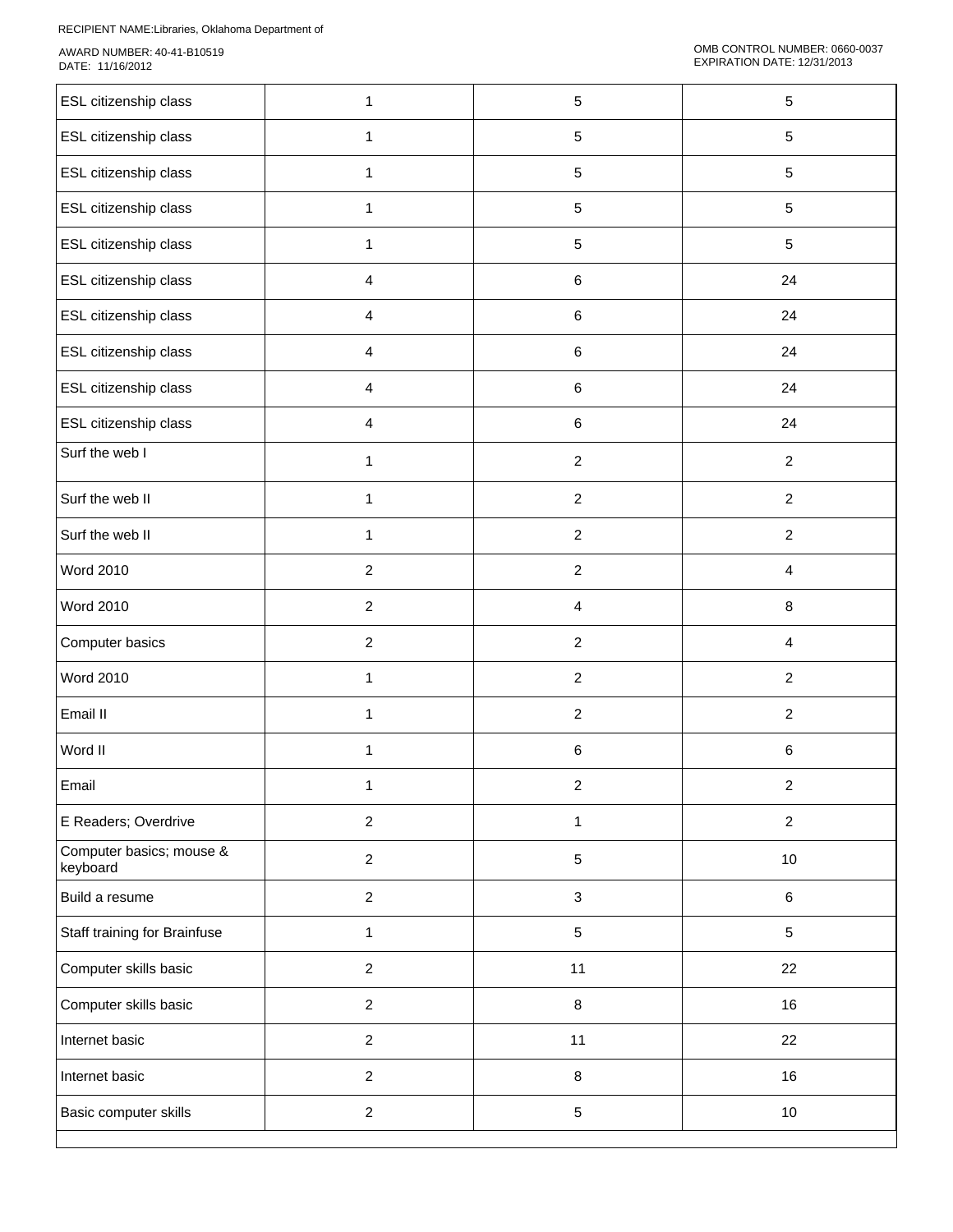| Basic computer skills       | $\overline{c}$            | 4                         | $\bf 8$                 |
|-----------------------------|---------------------------|---------------------------|-------------------------|
| Basic computer skills       | $\overline{c}$            | $\overline{\mathbf{4}}$   | $\bf 8$                 |
| M.S. Word                   | $\overline{c}$            | $\,6\,$                   | 12                      |
| Genealogy for beginners     | $\overline{2}$            | $\overline{\mathbf{4}}$   | $\bf 8$                 |
| M.S. Word basics            | $\overline{c}$            | $\,6\,$                   | 12                      |
| M.S. Word                   | $\overline{c}$            | $\ensuremath{\mathsf{3}}$ | $\,6\,$                 |
| M.S. Word                   | $\overline{c}$            | $\boldsymbol{2}$          | $\overline{\mathbf{4}}$ |
| Digital photo editing       | $\boldsymbol{2}$          | $\sqrt{3}$                | $\,6\,$                 |
| Digital photo editing       | $\overline{c}$            | $\sqrt{3}$                | $\,6$                   |
| Genealogy                   | $\overline{c}$            | $\ensuremath{\mathsf{3}}$ | $\,6\,$                 |
| M.S. Word basics            | $\overline{c}$            | $\sqrt{5}$                | 10                      |
| M.S. Word basics            | $\overline{c}$            | $\sqrt{5}$                | $10$                    |
| Digital photo editing       | $\overline{2}$            | $\overline{7}$            | 14                      |
| Digital photo editing       | $\overline{c}$            | $\sqrt{5}$                | 10                      |
| Digital photo editing       | $\overline{c}$            | $\,6\,$                   | 12                      |
| How to use your Kindle      | $\mathbf{1}$              | $\mathbf{1}$              | $\mathbf 1$             |
| Basic computing             | $\mathbf{1}$              | $\sqrt{2}$                | $\overline{2}$          |
| Basic computing             | 1                         | $\ensuremath{\mathsf{3}}$ | $\sqrt{3}$              |
| How to use your Kindle      | 1                         | $\mathbf{1}$              | $\mathbf{1}$            |
| How to use internet & email | 1                         | 6                         | 6                       |
| Hardware boot camp          | $\mathbf{1}$              | $\mathbf{1}$              | $\mathbf{1}$            |
| E Reader setup              | $\mathbf{1}$              | $\mathbf{1}$              | $\mathbf{1}$            |
| Beginning internet          | $\mathbf{1}$              | $\overline{4}$            | $\overline{4}$          |
| Beyond typewriters          | $\mathbf{1}$              | $\sqrt{3}$                | $\mathbf{3}$            |
| Email 101                   | 1                         | $\ensuremath{\mathsf{3}}$ | $\mathbf{3}$            |
| Basic computers             | $\overline{2}$            | $\overline{\mathbf{4}}$   | $\bf 8$                 |
| Finding things online       | $\sqrt{3}$                | $\, 8$                    | 24                      |
| <b>Internet Email</b>       | $\ensuremath{\mathsf{3}}$ | $\overline{4}$            | 12                      |
| Selling online              | $\sqrt{3}$                | $\overline{4}$            | 12                      |
|                             |                           |                           |                         |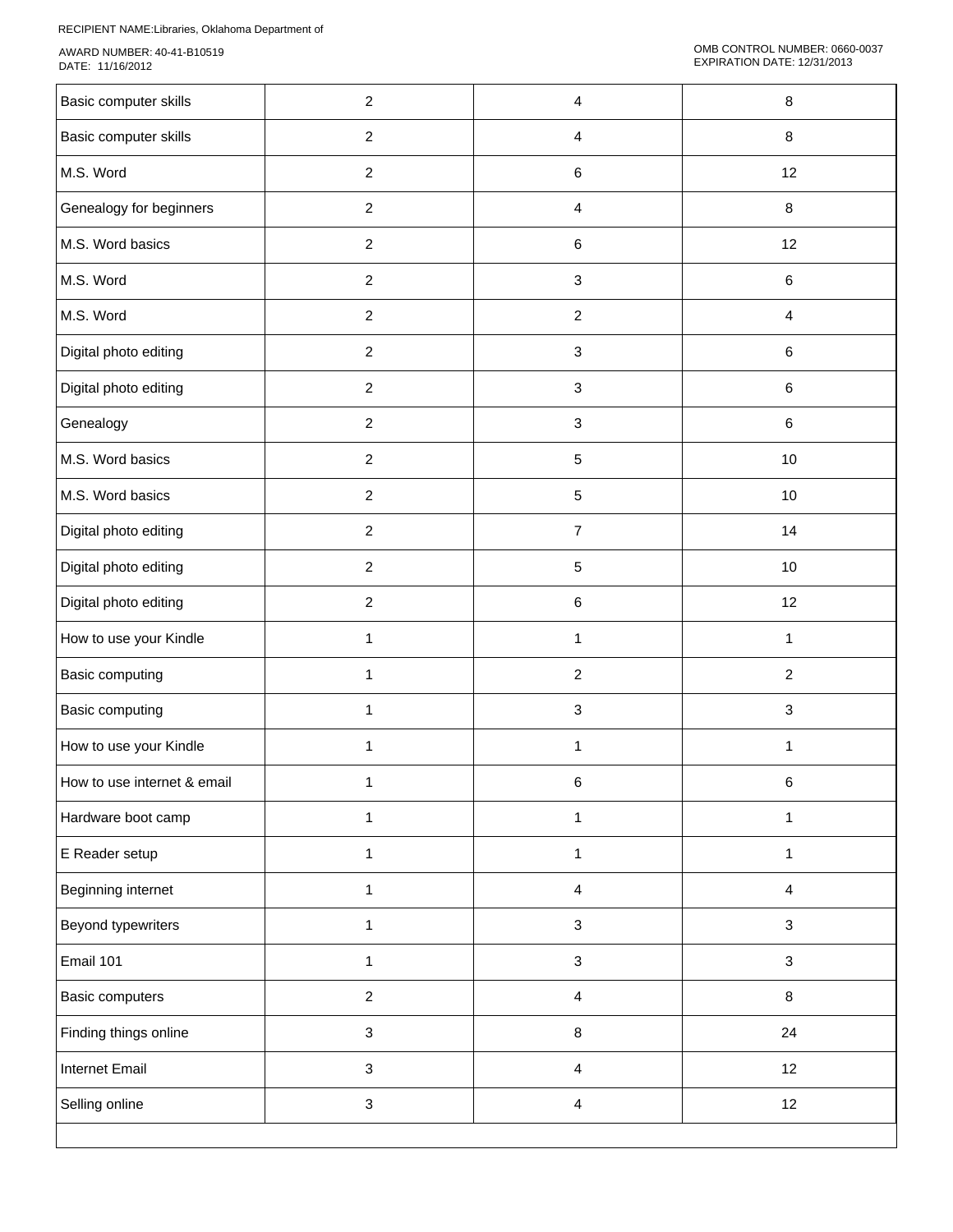| Basic computers                      | 3              | $\mathbf{3}$              | 9                       |
|--------------------------------------|----------------|---------------------------|-------------------------|
| Word processing                      | $\overline{2}$ | $\,$ 5 $\,$               | $10$                    |
| Kindle                               | $\overline{2}$ | $\overline{7}$            | 14                      |
| Basic computers                      | 3              | 6                         | 18                      |
| Word processing                      | $\overline{2}$ | $\boldsymbol{2}$          | 4                       |
| Selling your stuff online            | 3              | $\sqrt{3}$                | 9                       |
| Finding things online                | 3              | 6                         | 18                      |
| Facebook                             | $\overline{2}$ | $\sqrt{3}$                | 6                       |
| Kindle                               | 3              | 5                         | 15                      |
| Internet browsing                    | $\overline{2}$ | $\mathbf{1}$              | $\overline{2}$          |
| Internet safety                      | $\overline{2}$ | $\mathbf{1}$              | $\overline{c}$          |
| <b>Internet Email</b>                | $\overline{2}$ | 1                         | $\overline{2}$          |
| Basic computers                      | $\overline{2}$ | $\mathbf{1}$              | $\overline{2}$          |
| <b>Internet Email</b>                | $\overline{2}$ | $\overline{c}$            | 4                       |
| Facebook                             | $\overline{2}$ | $\ensuremath{\mathsf{3}}$ | 6                       |
| Kindle                               | $\overline{2}$ | 1                         | $\overline{c}$          |
| <b>Basic internet</b>                | $\mathbf{1}$   | $\mathbf{1}$              | $\mathbf{1}$            |
| Computer use                         | $\mathbf{1}$   | $\mathbf{1}$              | $\mathbf{1}$            |
| Computer use                         | $\overline{2}$ | $\mathbf 5$               | $10$                    |
| Microsoft Word                       | $\overline{c}$ | $\overline{c}$            | $\overline{\mathbf{4}}$ |
| Computer basics                      | $\overline{2}$ | $\,6\,$                   | 12                      |
| Microsoft Word                       | $\overline{2}$ | $\overline{\mathbf{4}}$   | $\bf 8$                 |
| Microsoft Word                       | $\overline{2}$ | $\overline{c}$            | $\overline{4}$          |
| <b>Basic Email</b>                   | $\overline{c}$ | $\sqrt{3}$                | $\,6\,$                 |
| Using Windows Live Movie<br>Maker    | $\bf 8$        | $\,6\,$                   | 48                      |
| Using Windows Live Movie<br>Maker    | $\bf 8$        | $\,$ 5 $\,$               | 40                      |
| Technology petting zoo;<br>Overdrive | $\overline{c}$ | $\mathbf{3}$              | 6                       |
| How to use the internet              | $\overline{2}$ | 6                         | 12                      |
| Basic technology                     | $\overline{2}$ | $10\,$                    | 20                      |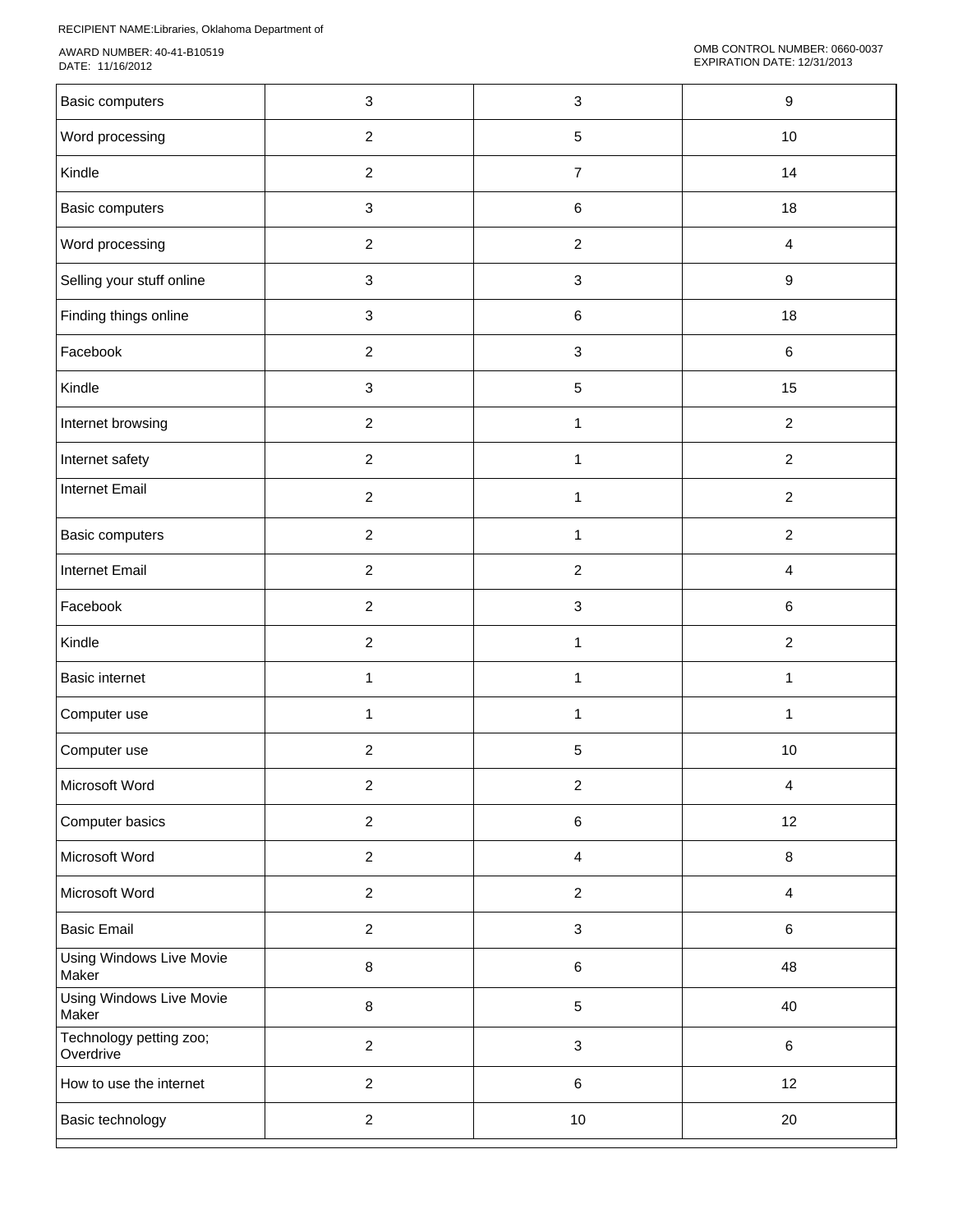| Using the internet            | $\overline{c}$ | $\sqrt{5}$     | 10             |
|-------------------------------|----------------|----------------|----------------|
| Genealogy                     | $\overline{2}$ | 22             | 44             |
| Genealogy                     | $\overline{2}$ | 21             | 42             |
| Genealogy                     | $\overline{2}$ | 22             | 44             |
| <b>Public Administration</b>  | $\overline{4}$ | 14             | 56             |
| <b>Public Administration</b>  | $\overline{4}$ | 14             | 56             |
| Public Administration         | 4              | 14             | 56             |
| Public Administration         | $\overline{4}$ | 14             | 56             |
| <b>Public Administration</b>  | $\overline{4}$ | 14             | 56             |
| <b>Public Administration</b>  | $\overline{4}$ | 14             | 56             |
| Computer basics               | $\overline{2}$ | $\sqrt{2}$     | $\overline{4}$ |
| Internet basics               | $\overline{2}$ | 1              | $\overline{2}$ |
| <b>Email basics</b>           | $\overline{c}$ | 1              | $\overline{c}$ |
| Powerpoint basics             | $\overline{2}$ | $\sqrt{2}$     | $\overline{4}$ |
| Computer basics               | $\overline{2}$ | $\sqrt{2}$     | $\overline{4}$ |
| Internet basics               | $\overline{2}$ | $\,6\,$        | 12             |
| Email basics                  | $\overline{2}$ | $\mathbf{1}$   | $\overline{2}$ |
| Powerpoint basics             | $\overline{2}$ | $\sqrt{2}$     | $\overline{4}$ |
| Digital photo fixes           | $\overline{a}$ | 9              | 18             |
| Computer class                | 1              | 1              | 1              |
| Introduction to computers     | $\overline{2}$ | $\bf 8$        | 16             |
| Introduction to internet      | $\overline{2}$ | $10$           | 20             |
| Introduction to email         | $\overline{c}$ | $\overline{4}$ | 8              |
| Introduction to using Windows | $\overline{2}$ | $\overline{4}$ | 8              |
| Introduction to computers     | $\overline{c}$ | $\sqrt{2}$     | $\overline{4}$ |
| <b>Basic Windows</b>          | $\overline{a}$ | $\mathbf{1}$   | $\overline{c}$ |
| Basic file management         | $\overline{c}$ | $\mathbf{1}$   | $\overline{c}$ |
| Introduction to internet      | $\overline{c}$ | $\sqrt{2}$     | $\overline{4}$ |
| <b>Exploring pinterest</b>    | $\overline{c}$ | $\,6\,$        | 12             |
|                               |                |                |                |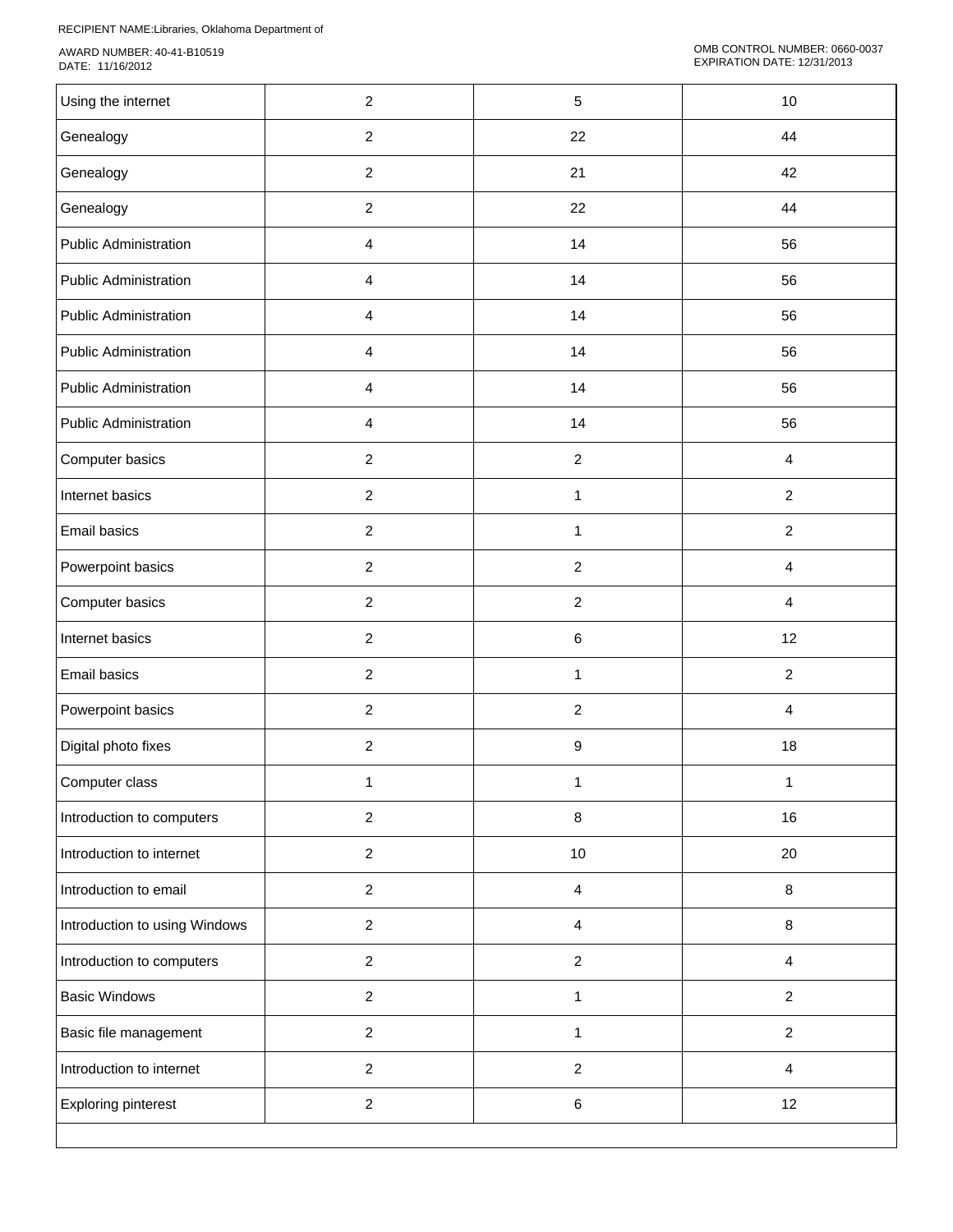| Getting started with email                                    | $\overline{2}$       | 3                       | 6              |
|---------------------------------------------------------------|----------------------|-------------------------|----------------|
| GED resources at the library                                  | $\overline{2}$       | $\mathbf{1}$            | $\overline{2}$ |
| Prepare for the ACT with Learn-<br>A-Test                     | $\overline{2}$       | $\mathbf{1}$            | $\overline{2}$ |
| Introduction to computers                                     | $\overline{2}$       | 10                      | 20             |
| Introduction to the internet                                  | $\overline{c}$       | 11                      | 22             |
| Introduction to the internet                                  | $\overline{2}$       | $\mathbf{1}$            | $\overline{2}$ |
| Getting started with email                                    | $\overline{c}$       | 11                      | 22             |
| Windows basics                                                | $\overline{2}$       | $\boldsymbol{2}$        | 4              |
| Introduction to GED resources<br>at the library               | $\overline{c}$       | 1                       | $\overline{c}$ |
| Brain games for seniors                                       | $\overline{c}$       | 5                       | 10             |
| Information literacy lab                                      | 1                    | 8                       | 8              |
| Information literacy lab                                      | 1                    | 6                       | 6              |
| Shawnee library 101                                           | $\overline{2}$       | 5                       | 10             |
| Using market research                                         | $\overline{2}$       | 3                       | 6              |
| IMLS/ODL representatives<br>"Using Overdrive and<br>databases | 1                    | $\overline{7}$          | $\overline{7}$ |
| Computers inside and out                                      | 1                    | $\overline{7}$          | $\overline{7}$ |
| Computers inside and out                                      | 1                    | 5                       | 5              |
| Using the mouse & keyboard                                    | 1                    | 9                       | 9              |
| Working with Windows                                          | 1                    | 5                       | $\sqrt{5}$     |
| E books for check-out; using<br>OK Virtual Library            | 1                    | $\bf 8$                 | 8              |
| <b>ESL Citizenship classes</b>                                | 4                    | $\,6$                   | 24             |
| <b>ESL Citizenship classes</b>                                | 3                    | $10$                    | 30             |
| <b>ESL Citizenship classes</b>                                | 12                   | $\overline{4}$          | 48             |
| <b>ESL Citizenship classes</b>                                | 8                    | $\mathbf{3}$            | 24             |
| Basic computers                                               | 1                    | $\overline{7}$          | $\overline{7}$ |
| Basic computers                                               | 1                    | 8                       | 8              |
| <b>Basic computers</b>                                        | $\mathbf{1}$         | $\overline{7}$          | $\overline{7}$ |
|                                                               | Add Training Program | Remove Training Program |                |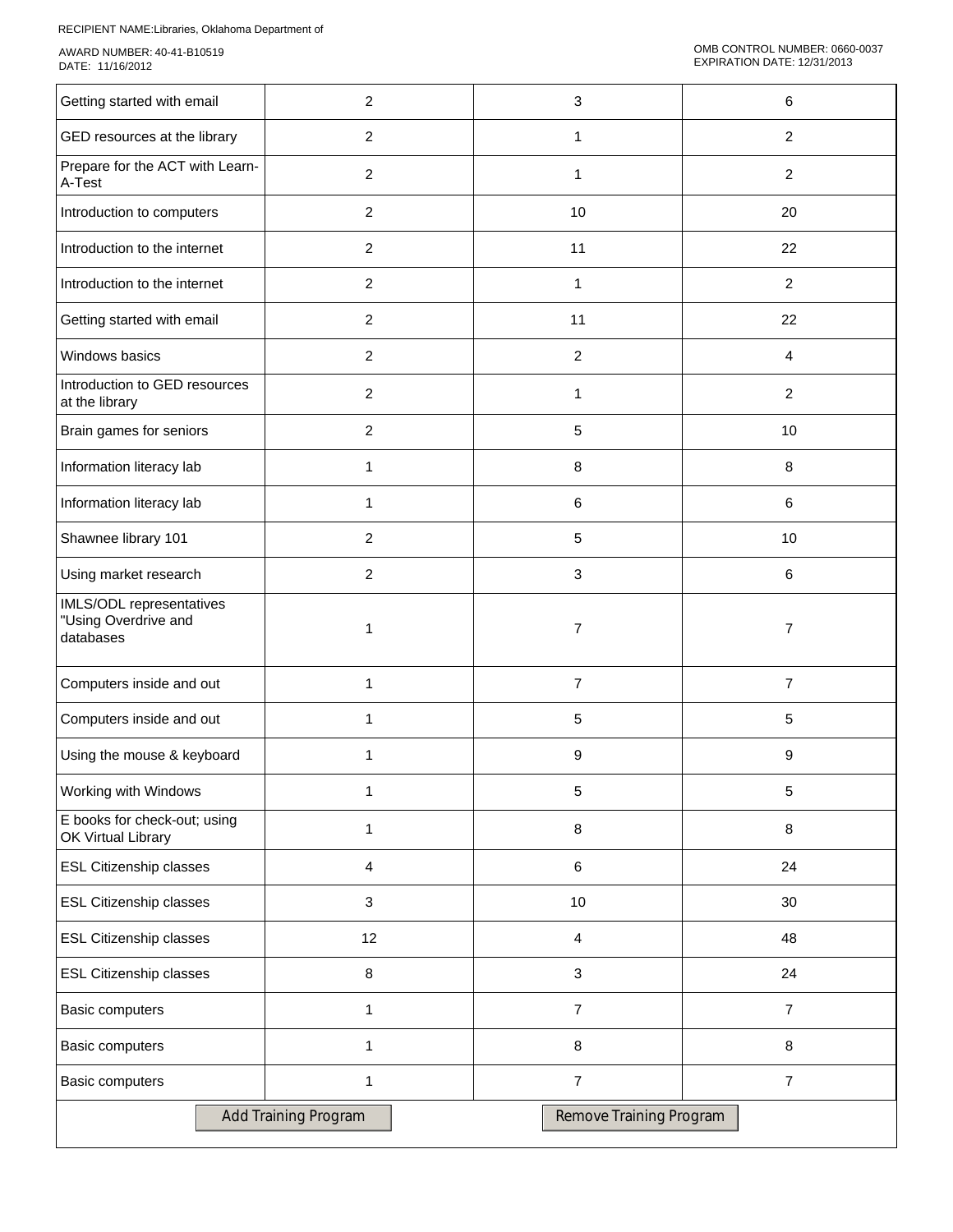**Project Indicators (Next Quarter)**

**1. Please describe significant project accomplishments planned for completion during the next quarter (600 words or less).**

AT&T/Onenet will continue to visit libraries to upgrade broadband speed. Okconnect staff will continue to verify that work has been completed.

Previously ordered videoconferencing units are ready for installation. Okconnect staff will work with the SKC Project Manager to organize the schedule and correspond with the participants. One Okconnect staff will attend each installation if schedule permits. The company will be selected to design the Okconnect website and the project awarded. Okconnect staff will work closely with this company.

Staff will work with the Oklahoma Department of Central Services to write the RFP for an advertising company to design and conduct the Okconnect advertising campaign. It is anticipated that the request for bid will be issued this quarter.

An RFP for a trainer will be submitted to the Oklahoma Department of Central Services. This trainer will work with Okconnect staff to conduct training sessions in various locations throughout the state and by videoconferencing with the librarians. The librarians will learn how to use videoconferencing in educational and business scenarios.

The Oklahoma Department of Libraries received notification of the Erate award this month. Telecom vendors will apply the discounts and present bills for payment. The Okconnect staff will examine each bill for accuracy and present to the Oklahoma Department of Libraries business office for payment.

Brainfuse statistics will be gathered and evaluated. Librarians were requested to provide training for the library staff and the public. More training will be considered if statistics indicate necessity.

Okconnect staff will meet with Onenet technicians to learn how to schedule the ports. The second media blade is scheduled to ship to Onenet on October 18th. The install for the other Content Server is scheduled for the 20th of November.

**2. Please provide the percent complete anticipated for the following key milestones in your project as of the end of the next quarter. Write "0" in the second column if your project does not include this activity. Figures should be reported cumulatively from award inception to the end of the next reporting quarter. Please provide a narrative description if the planned percent complete is different from the target provided in your baseline plan (300 words or less).**

|      | <b>Milestone</b>                         | <b>Planned</b><br>Percent<br>Complete | Narrative (describe reasons for any variance from baseline plan<br>or any relevant information) |
|------|------------------------------------------|---------------------------------------|-------------------------------------------------------------------------------------------------|
| 2.a. | <b>Overall Project</b>                   | 78                                    | NA.                                                                                             |
|      | 2.b. Equipment / Supply Purchases        |                                       | Milestone Data Not Required                                                                     |
|      | 2.c. Public Computer Centers Established |                                       | Milestone Data Not Required                                                                     |
|      | 2.d. Public Computer Centers Improved    |                                       | Milestone Data Not Required                                                                     |
|      | 2.e. New Workstations Installed          |                                       | Milestone Data Not Required                                                                     |
| 2.f. | <b>Existing Workstations Upgraded</b>    |                                       | Milestone Data Not Required                                                                     |
| 2.g. | <b>Outreach Activities</b>               | ٠                                     | Milestone Data Not Required                                                                     |
| 2.h. | <b>Training Programs</b>                 |                                       | Milestone Data Not Required                                                                     |
| 2.i. | Other (please specify):                  |                                       | Milestone Data Not Required                                                                     |

**3. Please describe any challenges or issues anticipated during the next quarter that may impact planned progress against the project milestones listed above. In particular, please identify any areas or issues where technical assistance from the BTOP program may be useful (600 words or less).**

With the acquisition and installation of the blade and server at Onenet, Okconnect staff must work with Onenet to establish procedures for scheduling and recording videoconferencing sessions from the 45 sites. Librarians will need to be informed and learn the procedure for scheduling and recording videoconferencing sessions. This will require working with 45 individuals as well as Onenet. Brainfuse must continue to be advertised and Literacy coalitions and the Oklahoma Department of Commerce Workforce Development leaders must also be notified of its availability and trained on its use.

Another challenge centers around use of the videoconferencing equipment after the library closes. Librarians want to provide sufficient availability to the equipment but do not have enough budget to hire librarians to be on site during evening or weekend use. Okconnect staff will assist librarians brainstorm options for library policy.